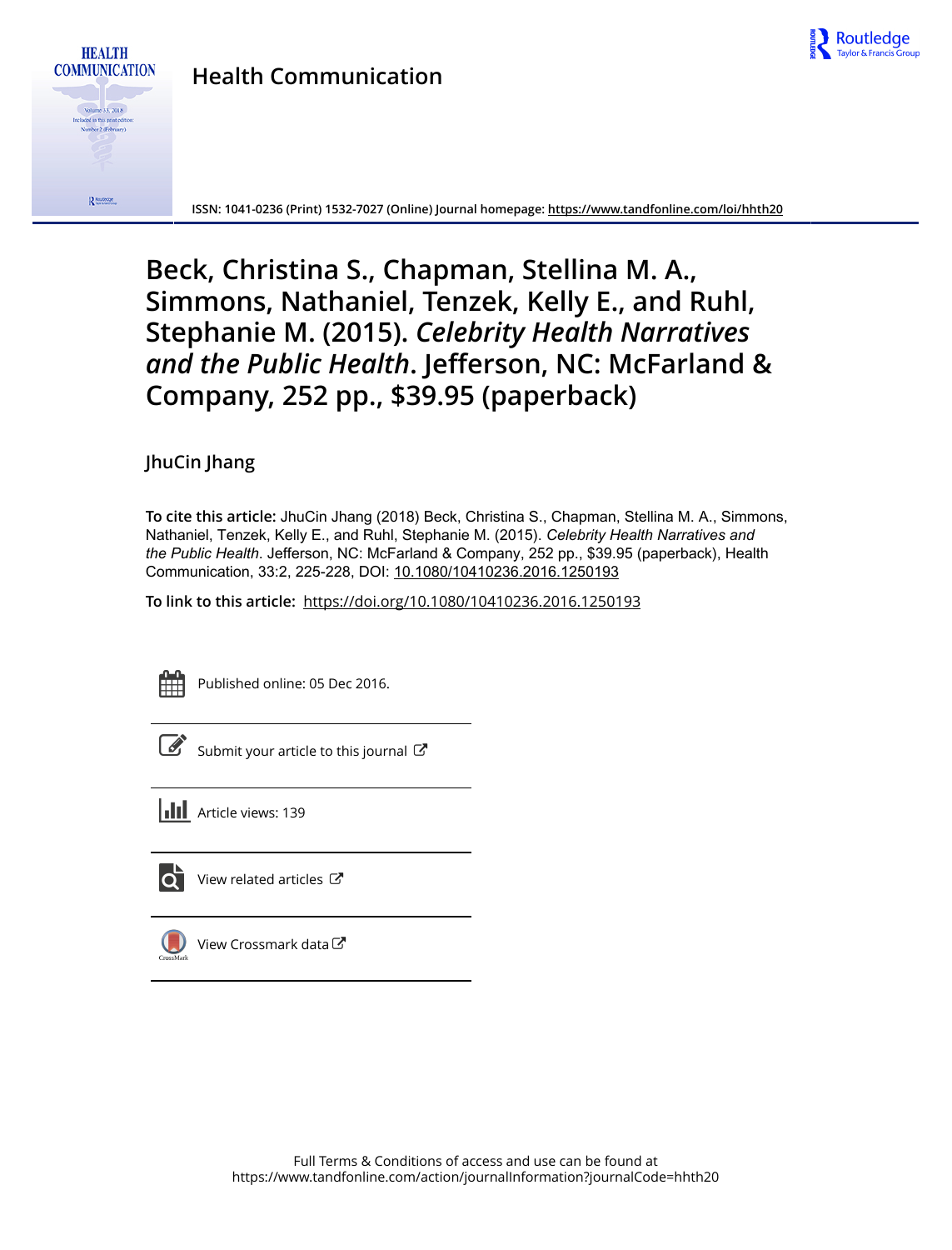

#### BOOK REVIEW

Beck, Christina S., Chapman, Stellina M. A., Simmons, Nathaniel, Tenzek, Kelly E., and Ruhl, Stephanie M. (2015). Celebrity Health Narratives and the Public Health. Jefferson, NC: McFarland & Company, 252 pp., \$39.95 (paperback).

Celebrity Health Narratives and the Public Health builds upon the notion that celebrities' "private-turned-public health narratives constitute important contributions to broader conversations about health, wellness, illness, and even death" (p. 1). Situated in the intersection of contemporary popular culture, fandom, public health, media, and narrative theorizing, this book deals with the power that private-yet-public celebrity health narratives have to inform and inspire people, destigmatize and reframe diseases, and influence public policy and funding decisions. The exposure of the defects in the seemingly perfect causes people to feel closer to those they admire. By learning about celebrities' health issues, people can feel connected and empowered through shared health issues, learning about potential health threats, or seeing the human side of the extraordinary.

This text covers an unexpectedly prolonged 17 years of data collection. The long years of data gathering turned out to be a blessing in disguise, as social media sweepingly changed the dynamics of celebrity–fan parasocial interactions in recent years, providing a previously unimaginable platform to examine celebrity health narratives. The impressive data set includes print media materials, celebrity autobiographies, congressional records, TV show transcripts, online platform content (e.g., Facebook posts, comment sections of online news), and survey research data. Only celebrities who voluntarily revealed their health information are included, while paid celebrity spokespeople are not (with one exception in Chapter 5, detailed in later sections), since the two populations pose rather different public health implications.

The illnesses included in the book cover cancer, mental disorders, psoriasis, infertility, diabetes, traumatic head injuries, eating disorders, body image, diabetes, and HIV/AIDS. Besides the introductory and the concluding chapters, there are 11 chapters that deal with individual celebrities and their health narratives. The chapters are not specifically arranged into sections, but the first seven chapters focus on the emerging nature of the health narrative, co-authored by the celebrities, family and friends, fans, onlookers, and policymakers. The second half of the book focuses on the issue of identity, which complicates the already complex matter of celebrity health narratives.

Theoretically, this book is guided by the narrative work of Walter Fisher, as well as Sandra Petronio's Communication Privacy Management (CPM; 2002) and Goffman's classic works on stigma, face management, and identity. The analysis in this book extends these works in different directions to account for observed phenomena. The application and expansion of the theories are useful for researchers and educators to connect everyday popular culture to theorizing of human

dynamics and the effect on public health. The book is also a useful tool for media, communication studies, public health, and even psychology scholars who are interested in the interplay of popular culture, interpersonal relationships, and health effects.

The beginning chapter uses the narrative of Angelina Jolie's voluntary preventative double mastectomy to initiate the readers into celebrities' dilemmas: Should I reveal my intimate information? If so, when, to whom, how, and for what purpose? In this chapter, the problems with master narratives are raised as well: Do celebrity health narratives challenge or create new master narratives that noncelebrities are subject to? Do celebrity health narratives create a "disease of the week" phenomenon in terms of public attention and federal funding, jeopardizing a stable and fair distribution of aid? Not all these questions are addressed as thoroughly as one would hope, but the authors urge readers to pursue those questions beyond the scope of this book.

Chapters 2–12 begin with a brief overview of the celebrities and their careers, the illnesses they faced, the privacy boundary management decisions they made, the consequences of their disclosure/nondisclosure, and other implications that may ensue. The inclusion of rather detailed descriptions of the celebrities and their careers helps readers unfamiliar with the celebrities to better understand the dilemmas presented with them.

The second chapter features Brooke Burke-Charvet and her thyroid cancer. Brooke's TV persona is as a careerdriven woman, mother, and chief executive officer (CEO) of a fitness line. After a routine checkup, she found she had thyroid cancer and decided to inform her fans since she thought the scar from the surgery would be impossible to hide afterward. She drew on her agency to control how to present her cancer to the world. Her agency was overwhelmingly praised by fans. The remainder of the chapter presents an analysis of fan responses, with three themes: fans relating to Brooke through a shared cancer experience and by inviting her into their personal space, the surgical scar serving as a reminder of bravery and survival, and finally the raising of awareness of thyroid diseases prevention. Brooke's case is the most one-dimensional of all cases in this book: Her TV persona is beloved, her decision to reveal her disease was quick and straightforward, and the fan responses were unanimously positive. The following cases were more multifaceted.

Chapter 3 features Kim Kardashian and her psoriasis. Kim has been described as being "famous for being famous" (p. 39), and the fact that her career began with a sex tape was not exactly favorable. Responses to her sharing the news of her disease were mixed, and her frequent uses of social media platforms caused her health narratives to become even more interconnected with fan responses. The analysis shows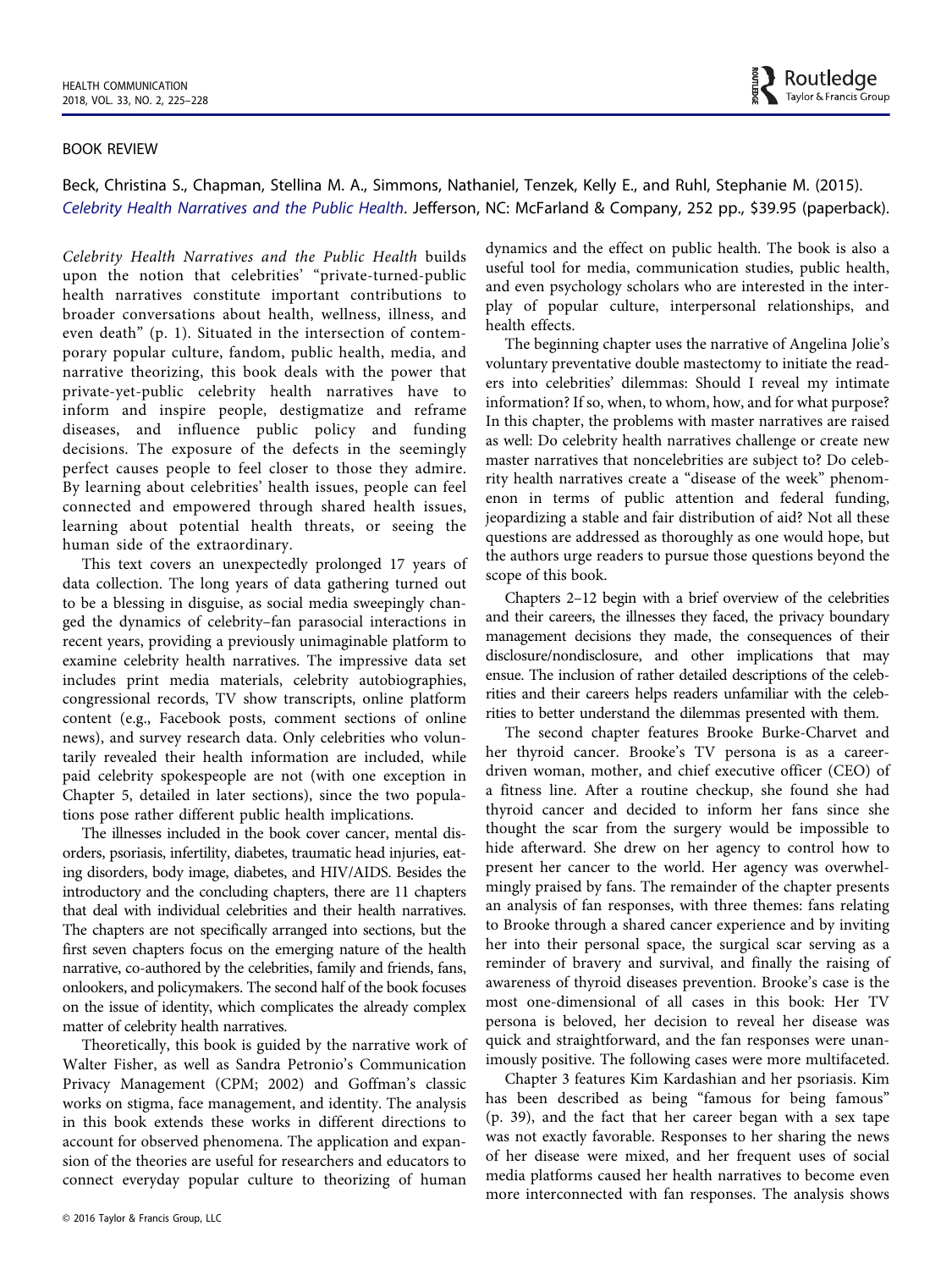that some fans with shared medical conditions connected with Kim, even claiming to be her "sisters" or "twins," and some consider Kim to be a synonym for psoriasis, which led Kim to be an unexpected spokesperson of this condition and its public health effect. Some fans found her sharing of her story to be inspirational, and some looked to her as an expert and sought advice from her, while some offered her their own advice. This chapter affirms the potential for social media to mutually expand privacy boundaries and considers how sharing health information puts celebrities in the position to provide inspiration and expertise.

Chapter 4 adds another layer of complexity to the topic of privacy management and health narratives. Catherine Zeta-Jones suffers from bipolar II disorder, yet she was reluctant to share her health condition and "be the poster child for this" (p. 51). Her reluctance has elicited divided responses. "Detached co-owners" (p. 57) chastised her for being selfish by resisting her social responsibility to serve "the greater good" (p. 57). Detached co-owners (terminology coined by the authors), "once vested, expected to be kept 'in the loop' on their investment" (p. 57). On the other hand, "public defenders" (p. 60) supported her right to claim her own privacy. Public defenders are supportive of people's right to their privacy, especially celebrities. The two types of co-stakeholders extended CPM by highlighting the complexities of ethical and moral issues in co-narration, as well as the dialectic of the observers and the observed.

Chapter 5 features a story full of controversies—Paula Deen and her type II diabetes. Her celebrity status comes from her infamous Southern-style cooking, which some people thought might have caused her type II diabetes diagnosis. What is more controversial is her delayed announcement of her diagnosis, during which she still continued her Southern-style cooking shows. To complicate things further, her diagnosis announcement came hand in hand with the news that she had partnered with a pharmaceutical company as a spokesperson for a diabetes campaign. Responses to her announcements have been mostly negative, with people criticizing her for causing her diabetes, as well as the diabetes of potentially millions of people watching her shows. Humor was used often to link Paula Deen to type II diabetes: for example, the quote in the chapter title, "I get diabetes just watching Paula Deen." Though framed as disapproval, such statements reveal the problematic public understanding of type II diabetes. Interestingly, the responses to Paula Deen's diabetes also reveal a "life is too short" social discourse, an attitude of not caring about potential health risks but simply enjoying life. Such messages point to great public health obstacles. The authors connect this social discussion to an "indulging dilemma" (p. 76), which is based on the individualistic value that pursues overindulgence. This complements the depriving dilemma (Guttman, [1997](#page-4-0)) to form a dialectic of public health threats. This chapter raises crucial ethical questions about celebrities' responsibility in modeling a healthy lifestyle.

Chapter 6 deals with Keira Knightley's alleged anorexia and the broader issues of body image, with a focus on the issue of control in celebrity health narratives. Repeated accusations and speculation about her having anorexia were refuted by Keira, and the privacy boundary was expended to her co-narrators—family and close friends—who assisted in disabusing the conjectures. In her attempts to maintain control over her health information, her body, and her image, another public health issue has arisen–the thin ideal. Even if she is naturally thin, her body image is still something that millions try to pursue, and Keira finally started to question her own body image. The authors pointed out that lack of "narrative rationality" (Fisher, [1984](#page-4-1)) is what prompted so much criticism and skepticism, which, combined with defenses and genuine concerns, blur the line between the private and the public narratives. Social media has only made this debate over ownership of information, body image, and celebrity responsibility more salient and inseparable, influencing all narrators that partake in the narration.

Chapter 7 is special, due to the inclusion of interview data regarding how celebrity death was perceived and made sense of by college students. This chapter includes many cases of celebrities' drug-related deaths, such as Heath Ledger and Michael Jackson. The issue of control is salient in celebrity death since the right to control is completely lost when one dies, and yet the public gaze has made the lost control painfully felt by those related to the celebrities in different ways. The interview data show that the cases of celebrity death serve multiple public health and relational functions. They help open difficult conversations among people and raise awareness of drug abuse problems, and in the process of sensemaking, participants become more aware of what type of life they want to have. The participants also commented on the dilemma of privacy for the deceased, saying that their privacy should be respected and yet also acknowledging that the spread of information created opportunities for difficult conversations, awareness, and better life decisions. This chapter provides insights into social media as a double-edged sword that should be used with caution for the purpose of public health promotion.

Chapter 8 deals with sports celebrities and how their various health issues are meshed with team spirit and identity issues. Since athletes are supposed to be strong and healthy and working their way through pain for honor or for the team, athletes are especially affected when experiencing health issues. The first part of the chapter is dedicated to the problem of the NFL (National Football League) and traumatic head injuries. Admitting that this issue is too complicated to be handled in one chapter, the authors use these cases to highlight the "critical importance of impression management, illness narratives, and professional sports." Speaking out against the league is not always an option for players, since they might not want to compromise their sport by "sissyfying" it (p. 166). The remainder of the chapter is dedicated to various athletes' health narratives, with an interesting discussion of how, when sports celebrities reveal their health status, they eventually join the "team" of public health.

Chapter 9 presents an interesting case of how real life and life on TV are intertwined, and how such combination brings about public health effects. Daytime drama is a specific form of entertainment that spans decades to embroil viewers in the lives of the characters and the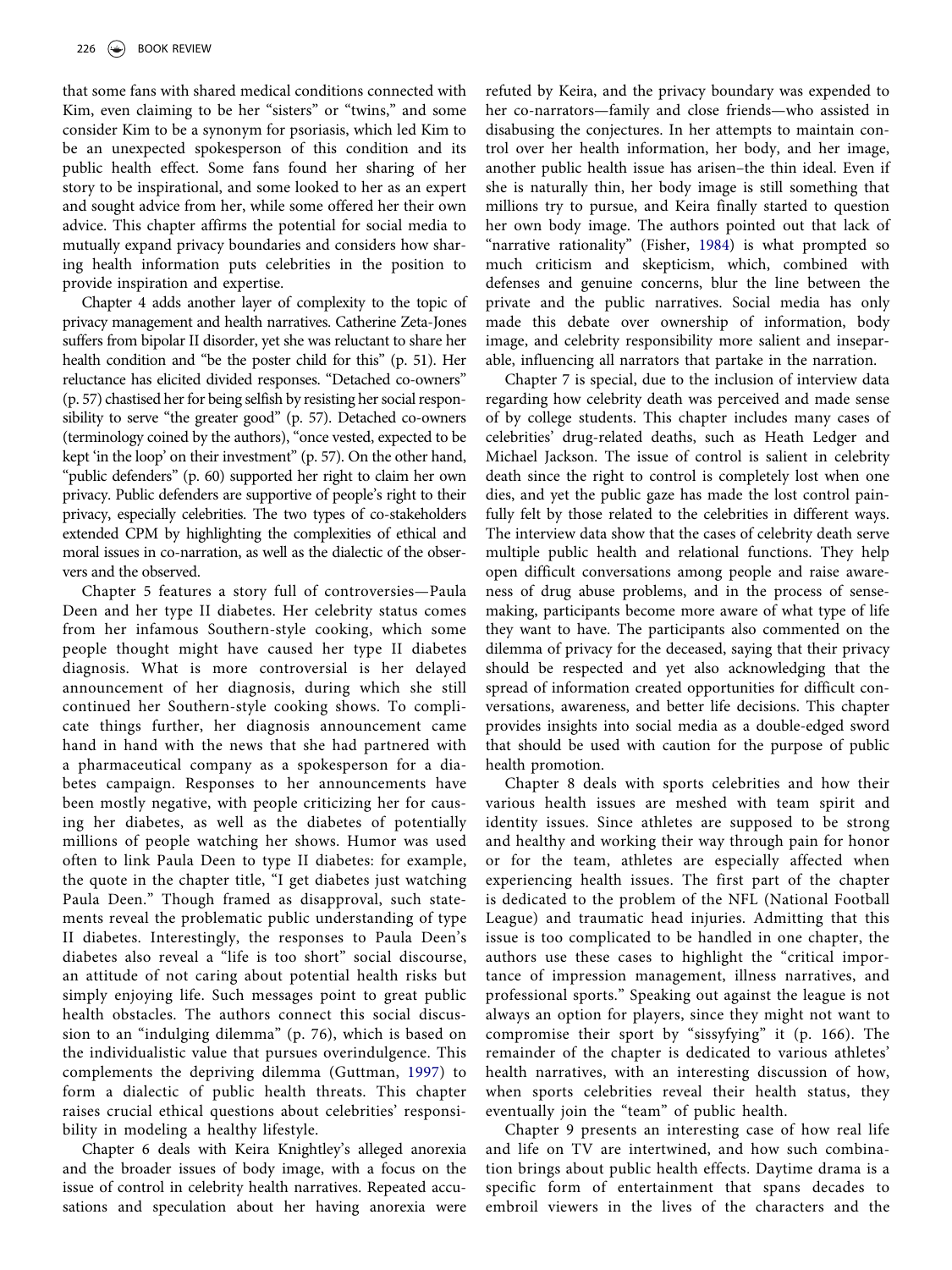actors/actresses. Identity issues are at stake since the ongoing daytime drama has to continue despite the personal needs of the actor/actress. The chapter includes many cases where the producers wrote the celebrities' reallife health issues into the plot line, raising awareness of various health conditions to the spectators; for instance, Jennie Cooper's face lift was written into her daytime drama character's story. However, producers fired Michael Zaslow because they were not willing to accommodate his amyotrophic lateral sclerosis (ALS) in a TV drama. Chances of supporting the sick and educating the public were lost, as well as the TV show's rating when people learned of Michael's unfair treatment. This chapter sheds light on the fans' incredible investment in and identification with daytime drama, and thus the incredible power that it has on public health issues.

Chapter 10 expands the discussion from individual narration to a couple narrating, with the case of Giuliana Rancic and her husband Bill and their fertility problem, along with Giuliana's breast cancer. Since the issue of fertility implicates two people, privacy boundaries are negotiated with two interconnected individuals and their observers. The two have a reality TV show that chronicles their journey through infertility and attempts at pregnancy, which involve miscarriages as well as Giuliana's breast cancer. Using CPM's access and protection of disclosure principles, the authors draw our attention to the difficulties of boundary negotiating and what is sacrificed and achieved within the new boundaries. Reality TV shows intensify the viewers' sense of co-ownership of the celebrities' lives and health narratives, and even though the entire enterprise is founded on the notion of forgone privacy and invited voyeur, for Giuliana and Bill, not all that they shared was planned, as a big part of it was unforeseeable. However, the ongoing negotiations of the couple's boundary turned out to be empowering and enlightening to their viewers.

Chapter 11 centers on the case of news anchor Robin Roberts, her breast cancer, and her myelodysplastic syndrome (MDS), which can result from chemotherapies or radiation treatment. Robin claimed her agency by wanting to be more than a survivor, so she adopted the name "overcomer" instead, which was coined by one of her supporters. She later used this name to refer to her cancer-surviving followers. Robin was responsive on her social media site, creating strong ties with her fellow "overcomers." With the seemingly positive outpouring of support, a set of profound ethical questions was raised. Robin's survival is against the odds, and her bonemarrow transplant for MDS from her sibling is a rare case. Robin's bravery and optimism, for some, are worrisome, and the authors asked, "Does her position as a celebrity require her to uncover seemingly daunting statistics on survival? Does her celebrity status make her a credible source for claims beyond her own personal journey?" (p. 182). Such ethical questions are beyond the scope of the current book.

Chapter 12 brings the book to a climax with another multilayered health narrative involving Mary Tyler Moore, her type I diabetes, and the kids she brought to testify in

front of Congress. Mary tried very hard to hide her type I diabetes due to fear of compromising her TV persona and career. Her fear drove Mary to close her privacy boundary as a means of face management. However, she experienced hypoglycemia when she was with unaware colleagues, leading some to question whether she was on diet pills. Her years of privacy struggles finally ended when she decided to accept the invitation to be the international chairperson of the Juvenile Diabetes Foundation (JDF). From then on, her privacy boundary was widely expanded, and her work in the JDF with many others, especially with children, created a multivoiced narrative that advocates for awareness and federal funding.

The book concludes with the case of Amy Robach, Robin Roberts's colleague, and firsthand witness of what Robin went through. Yet she was wrapped in the misconception of invincibility until she agreed to have the first-ever on-air mammogram as an endeavor to raise aware of breast cancer, and a tumor was found. This story underlines the power celebrities have to influence millions of people by urging preventive measures and early detection. Together, the emerging health narratives of celebrities and noncelebrities propel awareness of health issues.

Given the book's main focus on public health, it is understandable that other aspects of celebrity health narratives are not dealt with as deeply. For example, ethical questions are raised in the chapters but not answered. Specifically, do the optimism and the rhetoric of the strong and the survivors so prevalent in celebrity health narratives limit the space to be anything else? Do celebrity health narratives provide false hope to noncelebrities, especially when we factor in differences in socioeconomic status and the daunting medical bills in the United States? Other ethical issues are not raised but are begging our attention. For example, do celebrity health narratives fortify the concept of "a society divided into the chronically ill and the worried well" (Brashers, [2001\)](#page-4-2)? Have our ideas about life, relationships, and happiness advanced as our medical technology enhances life expectancy? How should our welfare and education adapt to these changes? Such critical scholarly conversations pertaining to the "ethical, political, and logistical consequences of celebrity involvement in public policy and health research" (p. 19) are important next steps.

This book also provides a rich text for exploration from the stress and coping perspective. Robin Roberts "sought to get healthy and flourish, and she did it in spite (and perhaps, because) of navigating her illness narratives very much in the public eye" (p. 173). From this quote, it can be seen that when celebrities share their personal stories, they not only provide to society, they also reap from the public's responses to them. Co-narrating is virtually a mutually beneficial business. A sense of purpose becomes a strong coping mechanism for celebrities, and without other narrators, celebrity health narratives simply wouldn't be what they were. The unexplored questions are where scholars from different disciplines, such as interpersonal communication, family relations, media